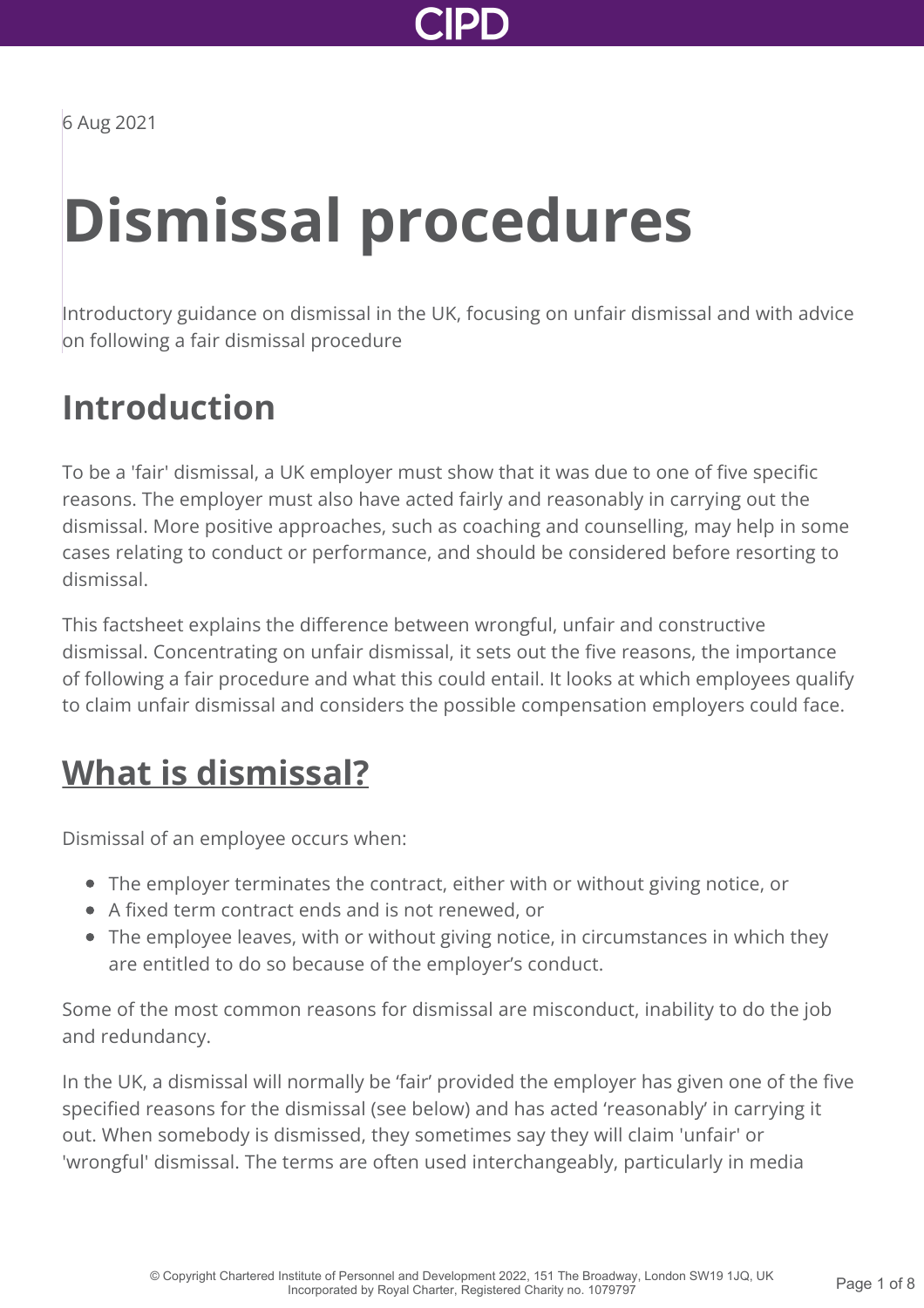

reports, but in fact they are entirely different and arise from very different concepts.

Employers should have clear individual dispute resolution procedures that are communicated to all staff. Line managers and any staff members involved in managing disciplinary and grievance matters must be properly trained in the organisation's policies and procedures and know how to implement them. All disputes should be handled in a fair and consistent way across the organisation.

Dismissing employees is sometimes necessary; however, it can be costly and can also affect wider employee morale and potentially damage the business. It should be considered only when other, more positive options to improve performance have failed.

Where dismissals can't be avoided, it's essential to comply with the employer's own procedures as well as the relevant law and codes of practice.

Suspension and/or dismissal can have a significant detrimental impact on any individual. Immediate and ongoing support should be available to safeguard their health and wellbeing.

### **[Wrongful dismissal](http://www.cipd.co.uk/knowledge/fundamentals/emp-law/dismissal/factsheet?pdf=true#)**

Wrongful dismissal involves contract law and occurs when the employer terminates the employment and, in doing so, breaches the contract. The most common example is terminating a contract without notice or not giving the contractual notice period. The period of notice is a matter for agreement between the parties, but is subject to minimum periods prescribed by law. Wrongful dismissal claims will generally be for the payment and benefits due for the notice period. There's no minimum length of service requirement for an individual to claim wrongful dismissal. CIPD members can find out more detail in our [Wrongful dismissal law Q&As.](http://www.cipd.co.uk/knowledge/fundamentals/emp-law/dismissal/wrongful-dismissal-questions/)

## **[Unfair dismissal](http://www.cipd.co.uk/knowledge/fundamentals/emp-law/dismissal/factsheet?pdf=true#)**

[Employees \(but not 'workers' – learn about the difference in our employment status](http://www.cipd.co.uk/knowledge/fundamentals/emp-law/employees/status-factsheet/) factsheet) have a statutory right not to be unfairly dismissed. The law in Great Britain on unfair dismissal is mainly contained in the Employment Rights Act 1996, as amended by numerous statutes. The law in Northern Ireland is covered in our factsheet for CIPD members on the [legal differences from Great Britain](http://www.cipd.co.uk/knowledge/fundamentals/emp-law/about/northern-ireland-differences-factsheet/).

The basis of unfair dismissal law is that employees have the right to be treated fairly. In making a claim, the employee needs to demonstrate that they were dismissed; to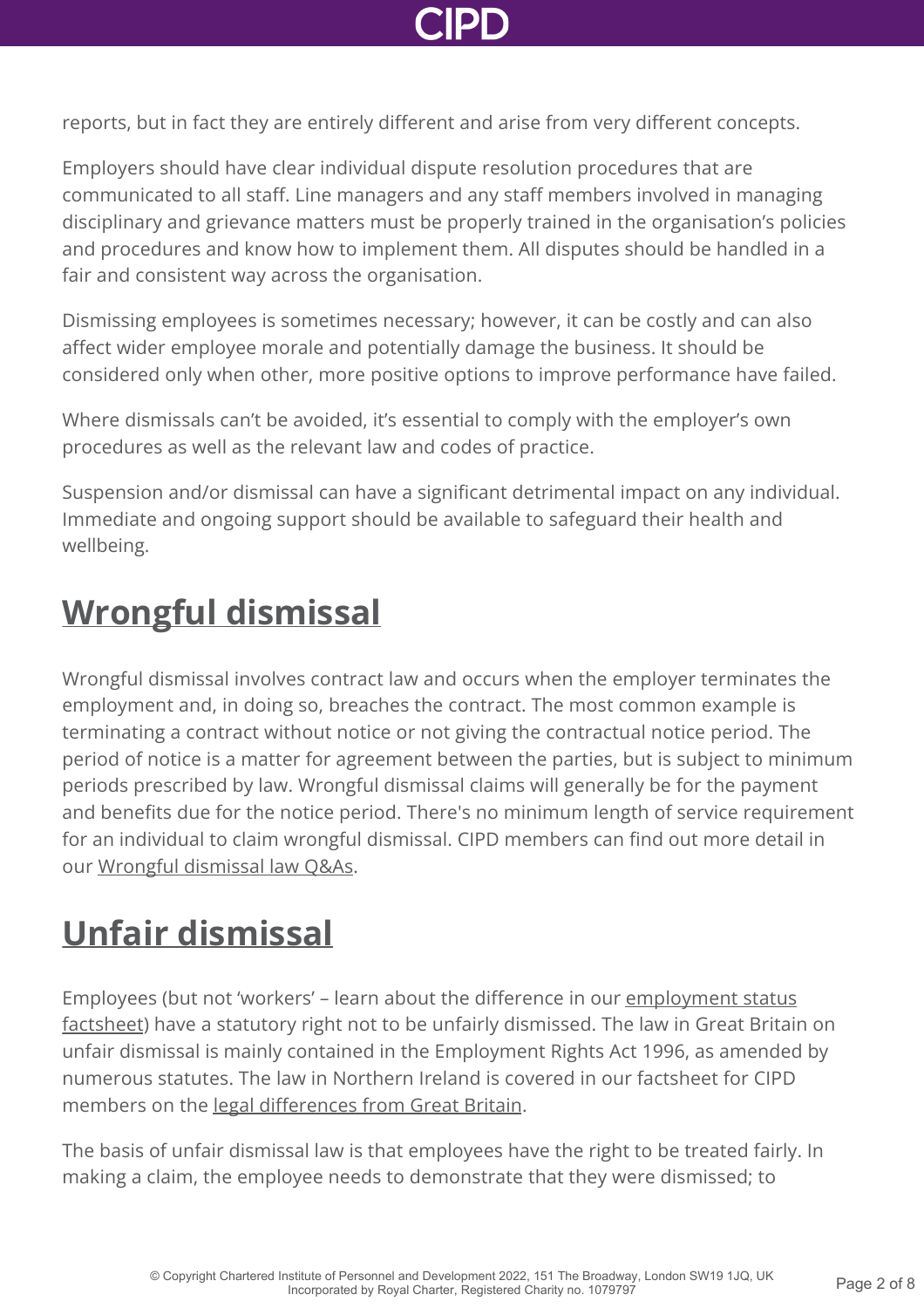

successfully defend the claim, the employer needs to show that this dismissal was fair because it was for a specific reason and was handled properly.

To be potentially 'fair', a dismissal must be for one of five reasons:

- **Capability or qualifications.**
- **Conduct.**
- **Illegality or contravention of a statutory duty.**
- **Some other substantial reason**
- **Redundancy** see our [Redundancy factsheet](http://www.cipd.co.uk/knowledge/fundamentals/emp-law/redundancy/factsheet/) for more. CIPD members can see more detail in our [Redundancy law Q&As](http://www.cipd.co.uk/knowledge/fundamentals/emp-law/redundancy/questions/).

Retirement is no longer a potentially fair reason for dismissal.

There are special statutory rules relating to discussions before a potential dismissal which lead to a settlement agreement (formerly known as compromise agreements) between [the employer and employee. For more detail, CIPD members can see our Tribunal claims,](http://www.cipd.co.uk/knowledge/fundamentals/emp-law/tribunals/questions/) settlement and compromise law Q&As.

#### **Fairness**

As well as falling within one of the five potentially fair reasons for dismissal, an employer must also have acted fairly and reasonably in taking that reason as sufficient for dismissing the employee. This involves following a fair procedure and is more complex than it sounds, and an employment tribunal still has wide discretion on what it considers to be 'fair'.

Even if an employee is found guilty of an act of very serious misconduct (often called 'gross misconduct'), this will not necessarily be enough to make any dismissal fair. The employer still must also carry out a thorough investigation and consider all the circumstances.

#### **Investigation**

Dismissal is a serious matter that needs careful handling. Before taking any action, managers should first establish the facts. And before considering dismissal, managers should also consider if a more positive approach that does not involve dismissal is likely to be effective.

**Matters relating to conduct** - where the employee's conduct is an issue, the level of 'proof' that the employee committed an alleged offence is not as high as that required in the criminal courts. However, the employer must be able to demonstrate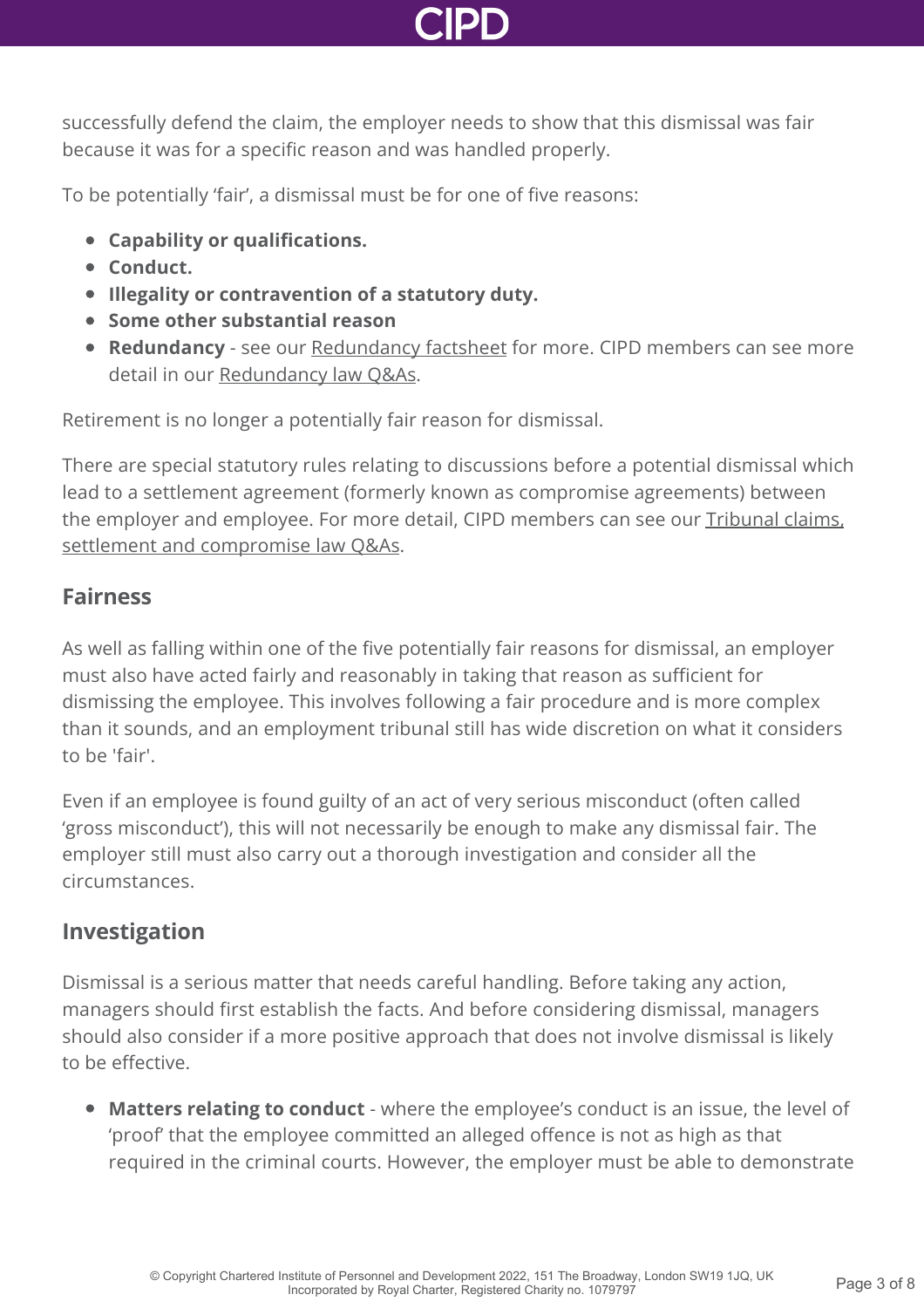that it carried out a thorough investigation into the alleged offence. The employer must then be able to show that the investigation led to a reasonable belief that the employee committed the offence, and that the decision to dismiss was reasonable. [Acas has published guidance](http://www.acas.org.uk/media/pdf/o/5/Conducting-workplace-investigations.pdf) for carrying out investigations and recommends that anyone appointed as an investigator should be trained in this area.

**Matters relating to poor performance** - where the employee's capability is an issue, matters may be beyond the employee's control. The problems may be a result of inadequate leadership, poor management or defective work systems; if so, the employer should put in place appropriate remedies (often involving learning and development) to help improve the employee's performance.

Employers should take account of any other circumstances, such as an underlying health condition, in addressing poor performance, facilitate a supportive conversation, and signpost to any expert sources of help if needed. Many cases of both misconduct and poor performance can be dealt with by informal advice, coaching and counselling. Improvements can often be achieved through ongoing constructive feedback and joint discussion between individuals and their manager to identify the problem, establish the reasons for under-performance and agree the remedial action to be taken. See our [factsheet on performance management](http://www.cipd.co.uk/knowledge/fundamentals/people/performance/factsheet/).

[If these positive approaches aren't effective, the employer may need to take disciplinary](http://www.cipd.co.uk/knowledge/fundamentals/emp-law/discipline/factsheet/) action, which could include dismissal.

#### **Following a fair procedure**

Acas provides guidance on dealing with disciplinary and dismissal and grievance matters in its [Code of Practice](http://www.acas.org.uk/index.aspx?articleid=2174). Employment tribunals will always take the Acas Code into account and employers must follow the Code, as otherwise:

- They will have difficulty convincing an employment tribunal that they acted fairly, and
- Failure to follow the Code may result in an order to pay compensation being increased or decreased by up to 25% depending on whether or not the employer or employee failed to comply with it.

Employers must also follow their own contractual or customary disciplinary process or dismissal procedure for a dismissal to be 'fair'. Before making a decision to dismiss, employers must take many factors into account, for example the employee's length of service and previous disciplinary record, the seriousness of the offence and the consistency of approach taken in previous similar cases.

Employers should usually follow at least three stages (although an appropriate procedure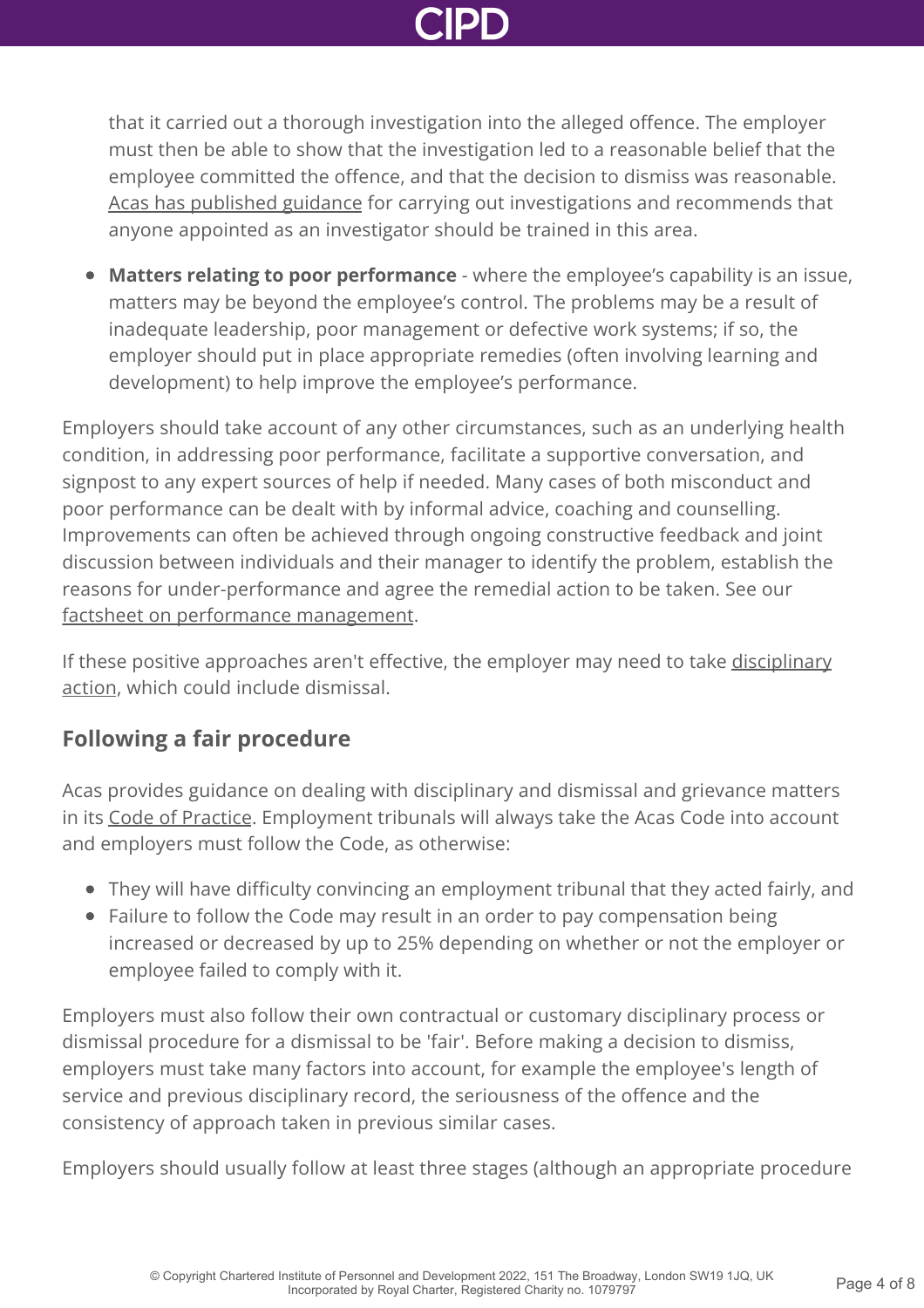

will often be more complex than this). For example:

- The employee should be informed in writing of the alleged offence.
- There should be a meeting between the employee and employer to discuss the alleged offence. Legally, the employee can be represented at this meeting by a trade union representative or colleague.
- The employee should have the opportunity to appeal against any sanction.

All decisions throughout the process on suspension and disciplinary sanctions should be taken by more than one person to help ensure impartiality.

The employer should ensure that all communications, in whatever format, should be timely, comprehensive, unambiguous, sensitive and compassionate.

### **Maintaining people's dignity and safeguarding their health and wellbeing**

Concern for the health and welfare of people involved in a disciplinary procedure should be a priority at every stage. This should include access to occupational health assessment where requested or needed.

Suspension should be a matter of last resort, when working relationships have broken down irreparably and after all other reasonable options have been considered. It should be reviewed on an ongoing basis and be time-bound.

If an employer does fairly dismiss an employee, they should still have regard to the individual's health and wellbeing and the potential impact that the action could have on them. Even where the organisation has carefully followed a thorough process and the dismissal is justifiable and proportionate, it is likely to be a devastating outcome for the individual. The organisation should act with compassion as part of a person-centred approach, whatever the circumstances, and ensure that support is available where needed. The individual's dignity should be respected at all times.

#### **Qualification to make a claim**

To balance the interests of employers and employees, there is a period at the start of employment when employees do not enjoy protection from unfair dismissal, known as the 'qualifying period'. There are two qualifying periods for claiming unfair dismissal:

- Employees employed before 6 April 2012 require **one** year's continuous service in order to be able to claim unfair dismissal.
- Employees employed on or after 6 April 2012 require continuous service for at least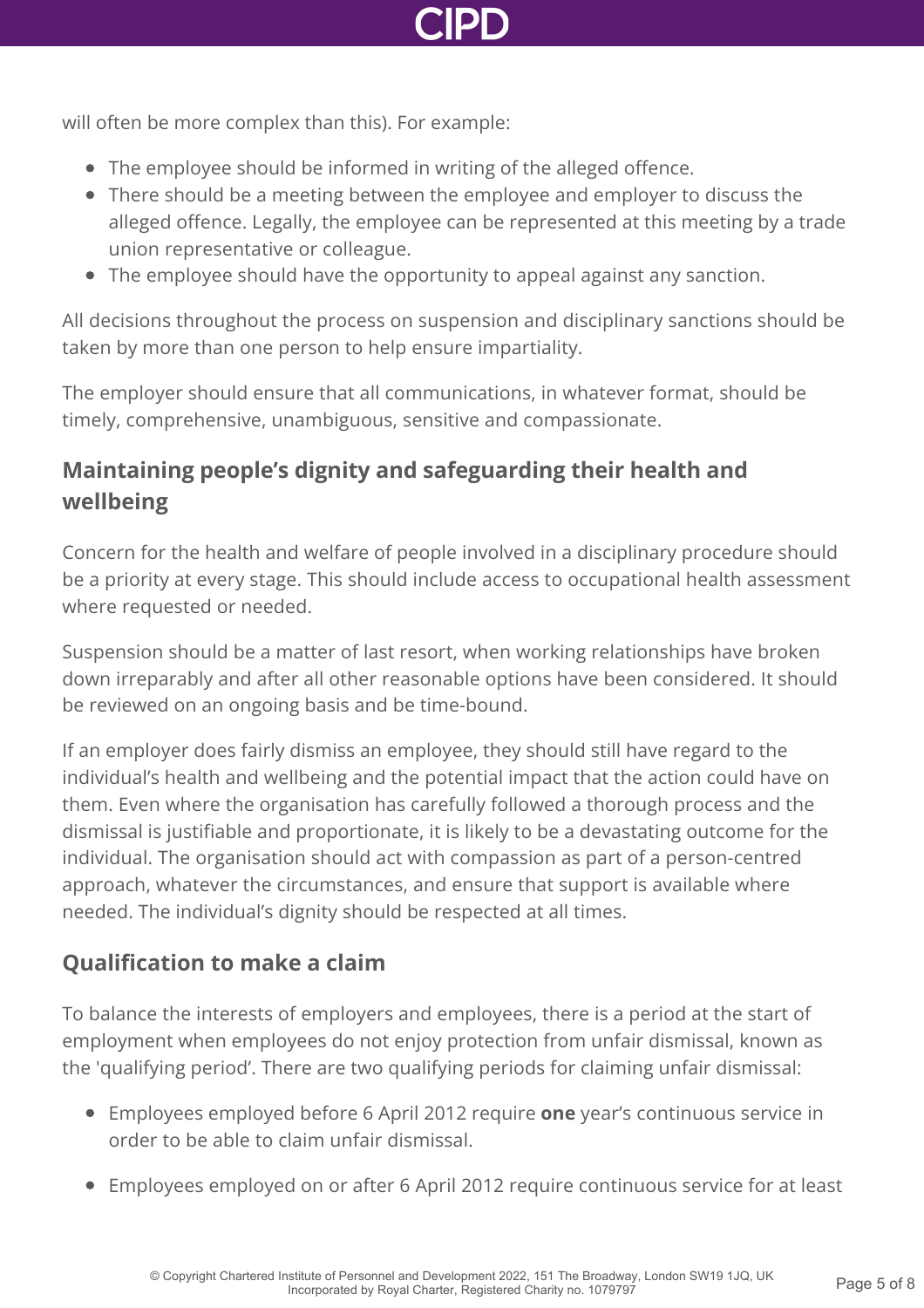

**two** years in order to be able to claim unfair dismissal.

All employees must contact the Acas early conciliation service before making an [employment tribunal claim following a grievance. CIPD members can see more in our law](http://www.cipd.co.uk/knowledge/fundamentals/emp-law/tribunals/questions/) Q&As covering early conciliation.

There are numerous exceptions to the requirement for a qualifying period in order to bring a claim. These include dismissals for:

- Trade union membership or activities.
- Pregnancy or childbirth.
- Taking maternity, adoption, paternity or parental leave.
- Asserting a statutory right.
- Claiming the National Minimum Wage or National Living Wage.
- Asserting rights under the Working Time Regulations.

These are also examples of automatically unfair reasons for dismissal.

#### **Is the dismissal automatically unfair?**

The next step is to check whether or not the employee's dismissal could be automatically unfair under the law. Examples of automatically unfair reasons for dismissal include those listed above, although there are further examples. CIPD members can see more detail in our [Unfair dismissal law Q&As](http://www.cipd.co.uk/knowledge/fundamentals/emp-law/dismissal/unfair-dismissal-questions/).

### **[Constructive dismissal](http://www.cipd.co.uk/knowledge/fundamentals/emp-law/dismissal/factsheet?pdf=true#)**

Constructive dismissal occurs when the employee resigns as a result of the actions of the employer. The employer's actions must amount to a fundamental breach of the employment contract. The employee must resign in a timely manner and the resignation must be because of the breach.

The most common breach is that of the implied term of 'mutual trust and confidence' between the employer and employee.

### **[Compensation for dismissal](http://www.cipd.co.uk/knowledge/fundamentals/emp-law/dismissal/factsheet?pdf=true#)**

In **wrongful dismissal** claims, damages are calculated as for any other breach of contract so an employee will be entitled to their full net salary for the contractual notice period, and compensation for loss of other benefits for that period.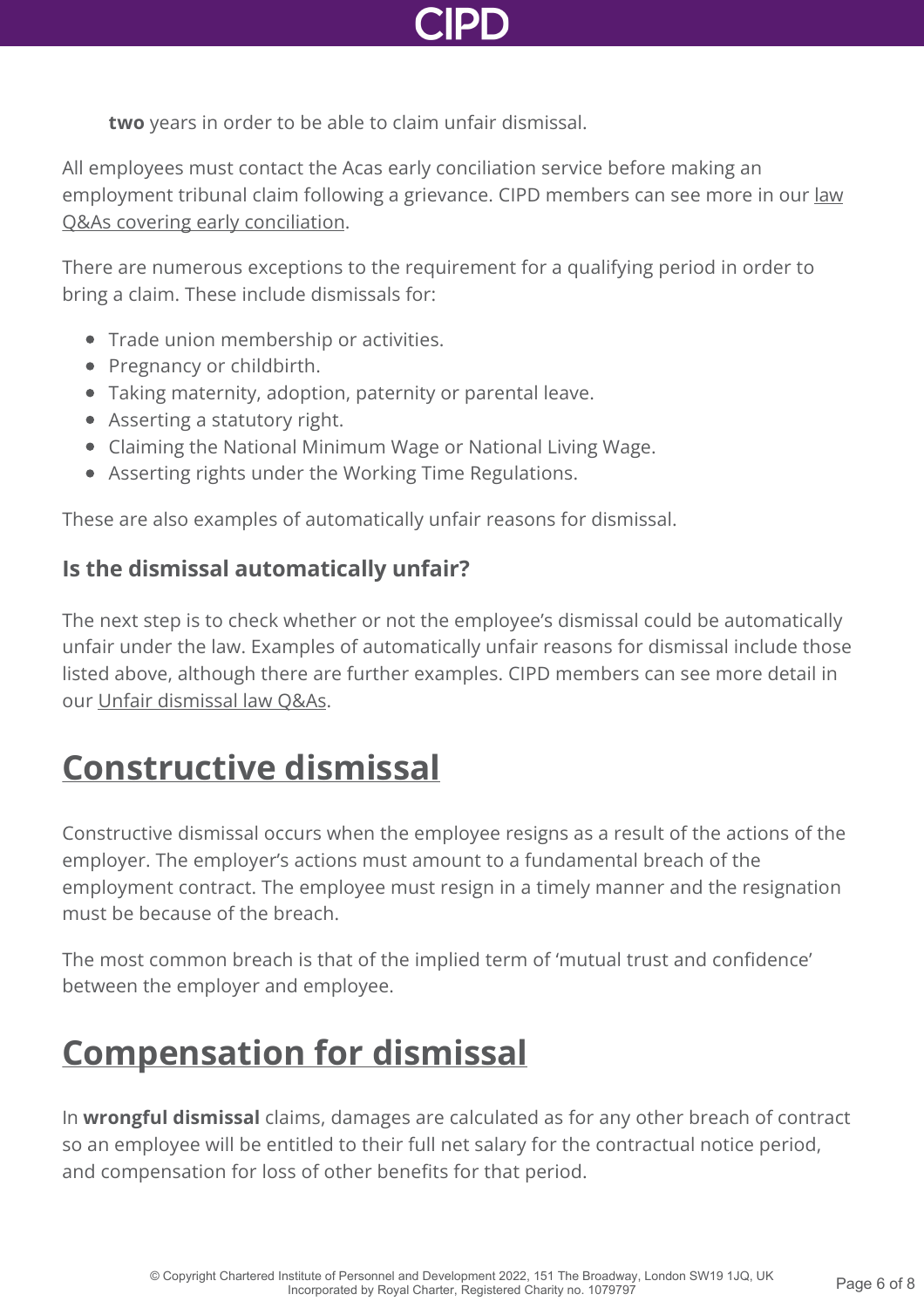

Awards made by a tribunal in cases of **unfair dismissal** consist of a basic award to compensate for loss of job security and a compensatory award to reflect immediate and future loss of earnings. In rare cases an additional award may be made where an order for reinstatement or re-engagement is made but not complied with by the employer.

The amount of a statutory payment depends on an employee's age, length of service and the rate of a week's pay (up to a maximum). There is also a salary-based cap on the unfair dismissal compensatory award.

For more on how these awards are currently calculated and the changes to the maximum limits, CIPD members can see our law Q&As on [Unfair dismissal](http://www.cipd.co.uk/knowledge/fundamentals/emp-law/dismissal/unfair-dismissal-questions/), [Wrongful dismissal](http://www.cipd.co.uk/knowledge/fundamentals/emp-law/dismissal/wrongful-dismissal-questions/) and [Redundancy](http://www.cipd.co.uk/knowledge/fundamentals/emp-law/redundancy/questions/) and our [Statutory rates and compensation limits](http://www.cipd.co.uk/knowledge/fundamentals/emp-law/about/statutory-rates/) page.

## **[Useful contacts and further reading](http://www.cipd.co.uk/knowledge/fundamentals/emp-law/dismissal/factsheet?pdf=true#)**

#### **Contacts**

[Acas - Dismissals](https://www.acas.org.uk/dismissals)

[GOV.UK - Dismissing staff](https://www.gov.uk/dismiss-staff)

#### **Books and reports**

BARNETT, D. (2020) Constructive dismissal. (Employment Law Library 7). London: Nielsen.

INCOMES DATA SERVICES. (2020) Unfair dismissal. Employment law handbooks. London: Thomson Reuters (Professional UK) Ltd.

LEWIS, D. and SARGEANT, M. (2019) Employment law: the essentials. 15th ed. London: CIPD and Kogan Page.

WAY, D. (2019) Unfair dismissal: a guide to relevant case law. 37th ed. London: LexisNexis Butterworths.

#### **Journal articles**

COLLINS, P. (2018) The inadequate protection of human rights in unfair dismissal law. Industrial Relations Journal. Vol 47, No 4, December. pp504-530.

KNOWLES, C. (2017) [What's the difference between unfair and wrongful dismissal?](https://www.peoplemanagement.co.uk/experts/legal/unfair-dismissal-wrongful-dismissal-differences)People Management (online). 4 September.